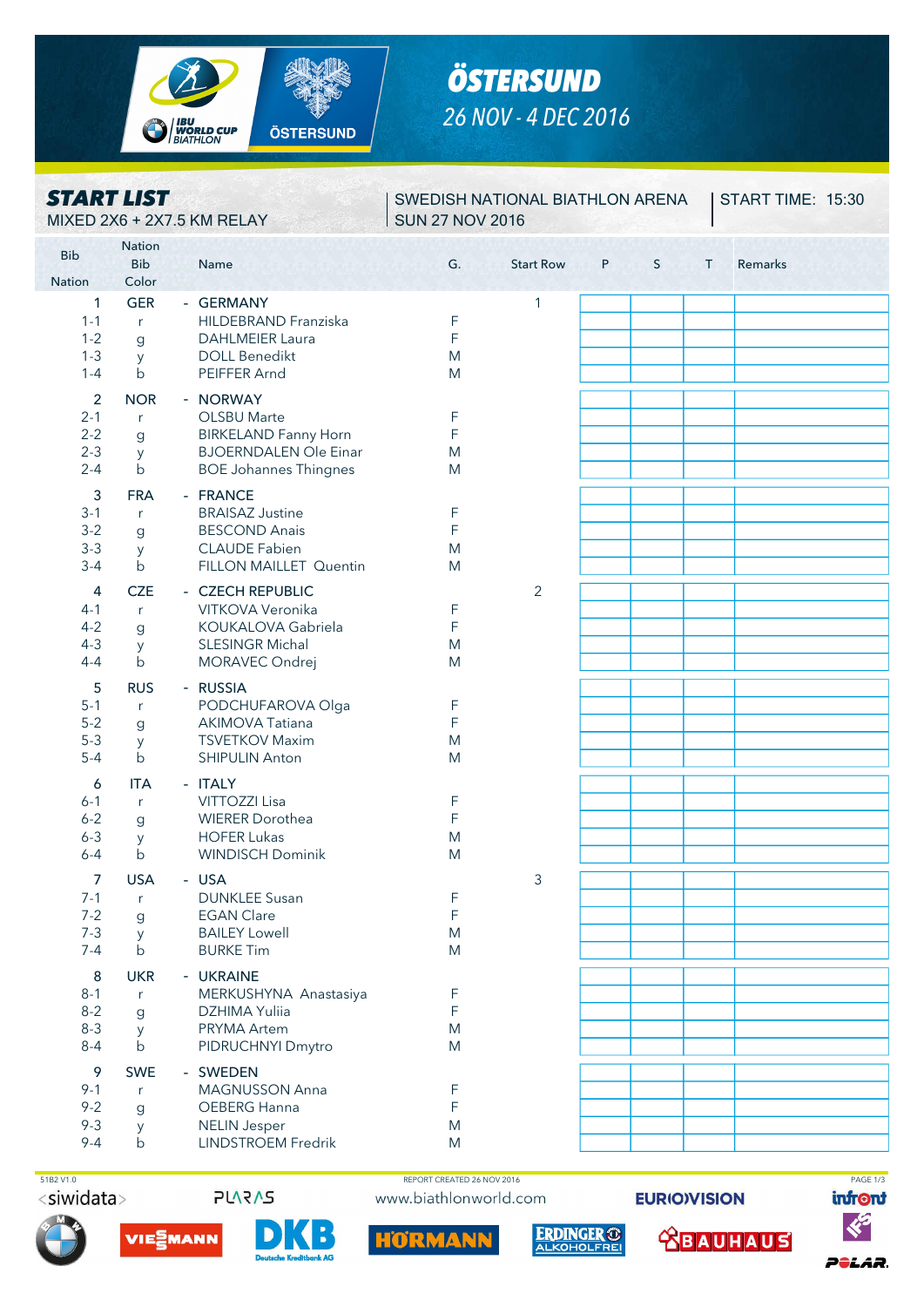

# *ÖSTERSUND 26 NOV - 4 DEC 2016*

### *START LIST* MIXED 2X6 + 2X7.5 KM RELAY SUN 27 NOV 2016

SWEDISH NATIONAL BIATHLON ARENA

**START TIME: 15:30** 

| <b>Bib</b>                                         | <b>Nation</b><br><b>Bib</b>                          | Name<br><u> 1798 Med Med Med Med Med Mar</u>                                                                            | G.                         | <b>Start Row</b> | P<br>S | T | Remarks<br>entre nero de |
|----------------------------------------------------|------------------------------------------------------|-------------------------------------------------------------------------------------------------------------------------|----------------------------|------------------|--------|---|--------------------------|
| <b>Nation</b>                                      | Color                                                |                                                                                                                         |                            |                  |        |   |                          |
| 10<br>$10-1$<br>$10-2$<br>$10-3$<br>$10 - 4$       | <b>CAN</b><br>r<br>$\mathsf g$<br>y<br>$\mathsf{b}$  | - CANADA<br>RANSOM Julia<br><b>TANDY Megan</b><br><b>GOW Scott</b><br><b>GREEN Brendan</b>                              | F<br>F<br>M<br>M           | $\overline{4}$   |        |   |                          |
| 11<br>$11 - 1$<br>$11 - 2$<br>$11-3$<br>$11 - 4$   | <b>AUT</b><br>r<br>$\mathsf{g}$<br>y<br>$\mathsf{b}$ | - AUSTRIA<br><b>RIEDER Christina</b><br><b>SCHWAIGER Julia</b><br><b>EBERHARD Julian</b><br><b>LANDERTINGER Dominik</b> | F<br>F<br>M<br>M           |                  |        |   |                          |
| 12<br>$12 - 1$<br>$12 - 2$<br>$12-3$<br>$12 - 4$   | <b>BLR</b><br>r<br>$\mathsf g$<br>У<br>$\mathsf{b}$  | - BELARUS<br>SKARDINO Nadezhda<br>KRYUKO Iryna<br><b>CHEPELIN Vladimir</b><br>LIADOV Yuryi                              | F<br>F<br>M<br>M           |                  |        |   |                          |
| 13<br>$13 - 1$<br>$13-2$<br>$13 - 3$<br>$13 - 4$   | SUI<br>r<br>$\mathsf g$<br>y<br>$\mathsf{b}$         | - SWITZERLAND<br><b>GASPARIN Selina</b><br><b>HAECKI</b> Lena<br><b>WEGER Benjamin</b><br><b>WIESTNER Serafin</b>       | F<br>F<br>M<br>M           | 5                |        |   |                          |
| 14<br>$14-1$<br>$14-2$<br>$14-3$<br>$14 - 4$       | <b>SLO</b><br>r<br>$\mathsf{g}$<br>y<br>$\mathsf{b}$ | - SLOVENIA<br><b>GREGORIN Teja</b><br>ERZEN Anja<br><b>BAUER Klemen</b><br><b>TRSAN Rok</b>                             | F<br>F<br>M<br>M           |                  |        |   |                          |
| 15<br>$15-1$<br>$15 - 2$<br>$15-3$<br>$15 - 4$     | <b>KAZ</b><br>r<br>$\mathsf g$<br>y<br>$\mathsf{b}$  | - KAZAKHSTAN<br>RAIKOVA Alina<br><b>USANOVA Darya</b><br>PANTOV Anton<br><b>BRAUN Maxim</b>                             | F<br>F<br>M<br>M           |                  |        |   |                          |
| 16<br>$16 - 1$<br>$16 - 2$<br>$16 - 3$<br>$16 - 4$ | <b>SVK</b><br>r<br>$\mathbf{g}$<br>y<br>$\mathsf b$  | - SLOVAKIA<br>GEREKOVA Jana<br>POLIAKOVA Terezia<br><b>HASILLA Tomas</b><br><b>OTCENAS Martin</b>                       | F<br>F<br>M<br>M           | 6                |        |   |                          |
| 17<br>$17-1$<br>$17 - 2$<br>$17-3$<br>$17 - 4$     | <b>FIN</b><br>r<br>$\mathsf g$<br>y<br>$\mathsf{b}$  | - FINLAND<br><b>LAUKKANEN Mari</b><br><b>MAKARAINEN Kaisa</b><br><b>GRONMAN Tuomas</b><br>HIIDENSALO Olli               | F<br>$\mathsf F$<br>M<br>M |                  |        |   |                          |
| 18<br>$18-1$<br>$18-2$<br>$18-3$<br>$18-4$         | <b>JPN</b><br>r<br>$\mathsf{g}$<br>y<br>$\mathsf{b}$ | - JAPAN<br><b>FURUYA Sari</b><br>MITSUHASHI Rina<br><b>KOBONOKI Tsukasa</b><br>NAGAI Junji                              | F<br>F<br>M<br>M           |                  |        |   |                          |

<siwidata>



 $\ddot{\phantom{a}}$ 

 51B2 V1.0 REPORT CREATED 26 NOV 2016 PAGE 2/3www.biathlonworld.com

HÖRMAN

**ERDINGER ®** 

**EURIO)VISION** 

**<u> CBAUHAUS</u>**